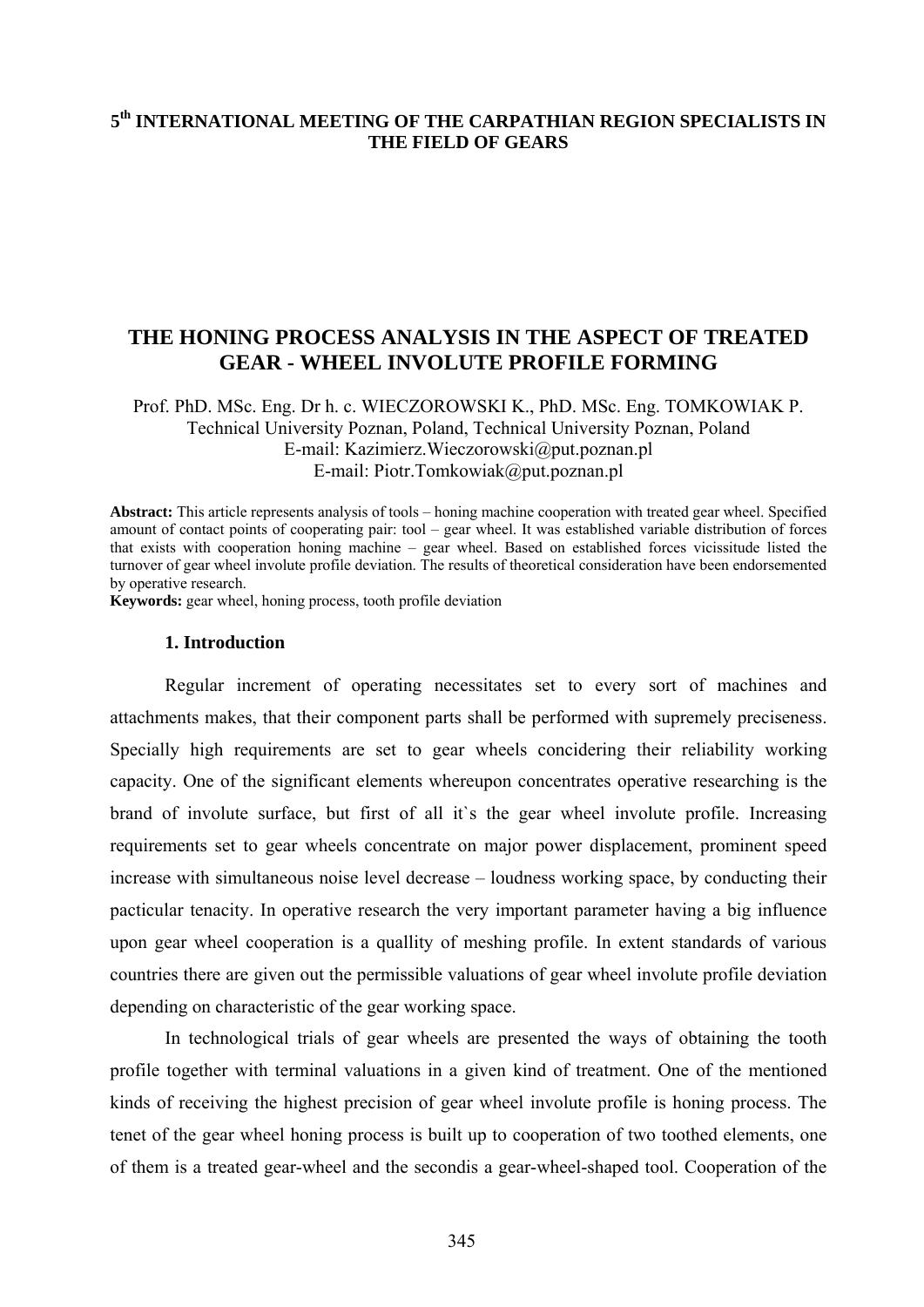wheels with a tool may suit to the gear with outer or inner meshing. Hereof this development work represents the results of cooperation of the gear with outer - meshing. Using the following honing process enable to obtain the profile with better surface quality, increases intimate contact marks of cooperating surface, and first of all decreases loudness of working gear.

### **2. Problem analysis**

 Realizing the research trial of gear-wheel honing it`s needed to count a number of tool and gear-wheel contact points and prescribe the distribution of forces operating therein cooperation. One of conditions of receiving the positive results by honing process – i.e. receiving the correct involute is condition: the meshing between the tool and treated wheel has to act by even number of contact points. Even amount of contact points assure of a steady forces distribution in confoguration tool – object, what vouchs even allowance removal on the involute gear-wheel surfaces.

 In case of odd number of the contact points, there exists a variation of intermeshing forces what cause the gear-wheel profile deviation. Estimating in turn following positions of the tool and gear-wheel in period of their cooperation, there is possibility to define the formed wheel profile deviation. For example fig.1 (a–f) represents various configurations the number of cooperating surfaces with a distribution of forces on teeth surfaces.

 The configurations of the tool tooth surface and gear - wheel surface cooperation represent drawings 1a - 1f. These drawings illustrate in turn displacing following phases of point  $\mu$ <sup>"</sup> aside the tooth, form top  $\mu$ <sup>"</sup> to tooth root  $\mu$ <sup>"</sup>. On drawings those bold points list the contact points of tool tooth surface with threated gear wheel. On diag.1a point  $\mu$ <sup>"</sup> has dislocated on the tooth surface by segment  $\mu$ <sup>"</sup>, and on the flank pitch line of value  $\mu$ m1". During this displace via all along there were 4 contactpoints. As the point  $\Lambda$ <sup>1</sup> displaces onward the tooth surface there are another contact spots cooperating with. Configuration tool – gear wheel assume two, three or four contact points. On number of contact points depends the other distribution of forces. Depending on force value occurring in configuration tool – threated gear wheel follows slicing of diversified material from threated gear wheel involute. Listed distribution of contact points enebles the analisys of forming the gear wheel surface with profile deviation (figg.2). Figure 2 represents theoretical process of forming the tooth profile deviation.

Beginning analysis of meshing from the tooth tip (point  $K''$ ) to tooth root (point  $G''$ ) it was found that, at the place, which responds to the origin of meshing, exists the distribution of forces engendering lesser maschine cutting forces. The tool on this line segments slices a lesser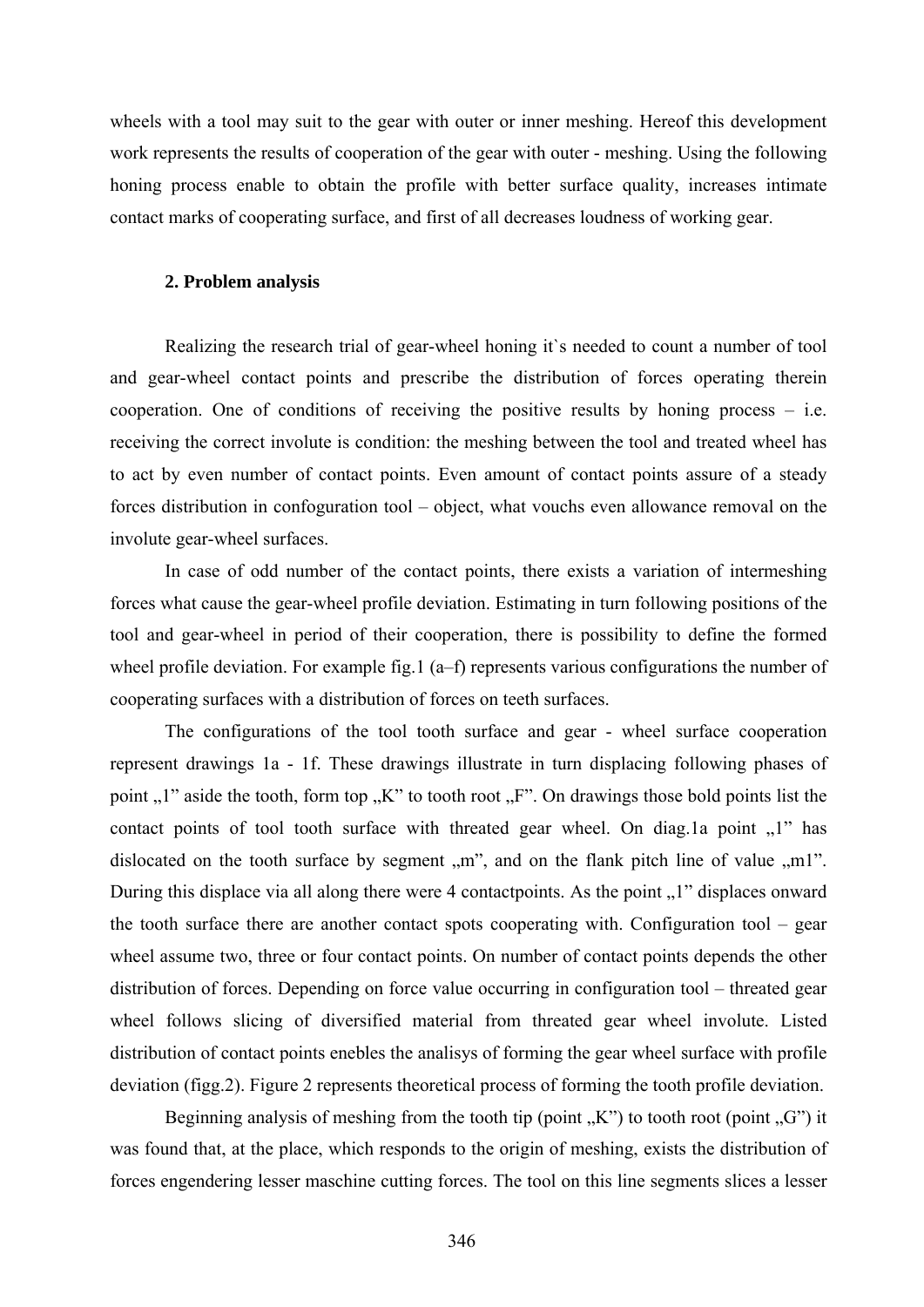layer. The tool`s tooth displacing onward gets to three contact points therefore on the one tooth there`s a larger slicing force and on both extant points lesser. Therefore, there will be different thickness of slicing layer. Going futher there will occur a change of contact points amount and thickness of slicing layer. The following profile of involute should have a stepped character (fig. 2a). However, taking into consideration the existing elastic strains in the whole technological system, the tooth profile has a curvilinear progress, closing to sinusoidal (fig. 2b). Following theoretical consideration has been verified by practical industrial research. Some results of industrial research over involute profile are presented below in fig. 3 and 4. Figure 3 represents the results of tooth profile measurements after honing process for the following contact points configuration: 4-3-2-3-4-3.



*Fig. 1 (a-f). Variants of tool and gear-wheel cooperation: a – even amount of contact points, force distributes evenly, b – odd amount of contact points, non-uniform distribution of forces, c - even amount of contact points, equipartition of forces, d – odd amount of contact points, nonuniform distribution of forces, e – odd amount of contact points, equipartition of forces, f – even amount of contact points, non-uniform distribution of forces. F – force, G – root of tooth, K – crest of tooth, Le – distance from tip G to tooth on the contact line. Le1, Le2 - contact lines*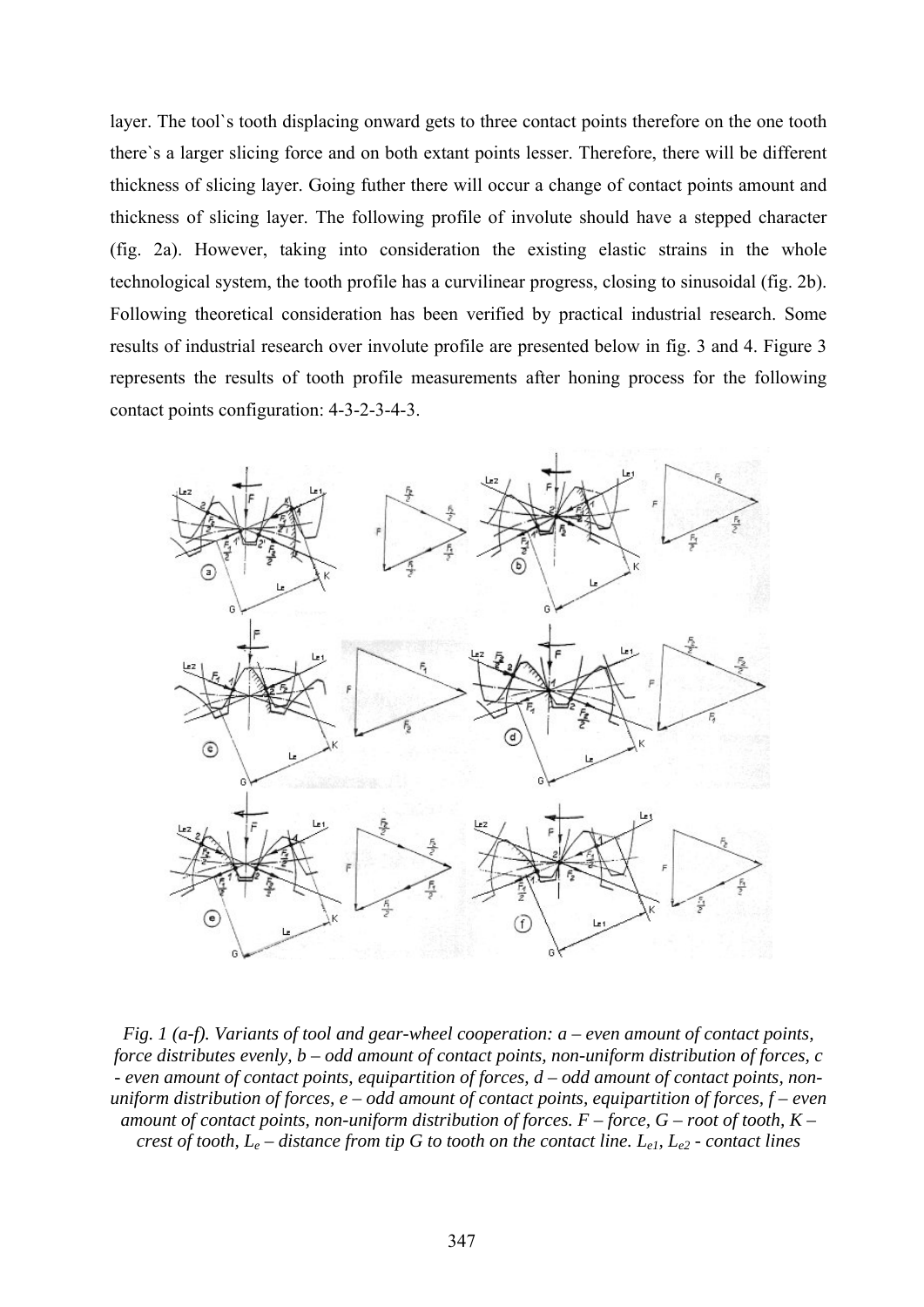

*Fig.2 Theoretical process of tooth profile deviation forming from tooth root (G) to tooth tip (K): a – diagram of points distribution on the contact fine, b – theoretical and real tooth profile, 2 – two points on two contact lines [Fig.1c], 3 – three points on one contact line [Fig.1b, 1d, 1f], 4 – four points on two contact lines [Fig .1.a, 1.e], G – tooth root, K – tooth tip* 



*Fig. 3. Graphs of tooth profile measurements after honing process for contact point's configuration: from root (G) to tooth tip (K) 4-3-2-3-4-3, a – diagram of points distribution on the contact line, b – theoretical and real tooth profile, c – the results measurements of tooth profile after honing process*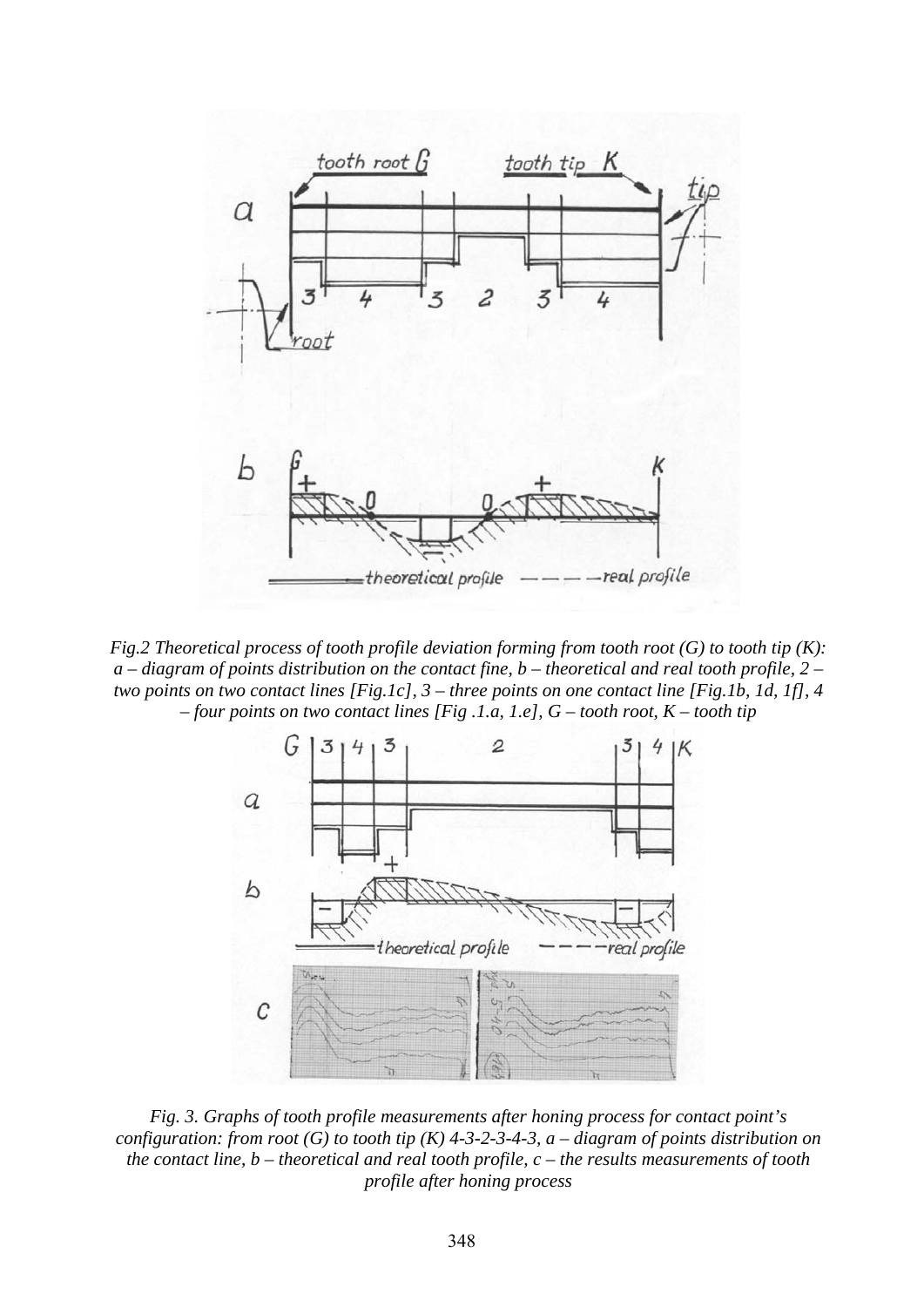

*Fig. 4. Results of tooth profile measurements for contact points: 4-2-4: a – diagram of points distribution on the contact line, b – theoretical and real tooth profile, c – the results of tooth profile after honing process* 

 Figure 4 represents the results of tooth profile measurements after honing process for contact point's configuration 4-2-4. Proceeding assessent of theoretical distribution (configuration 4-2-4), wherein the lesser significant values deflects were revealed, has been substainted by practical research. Vouches research operative. The real deviations in this configuration are essentially lesser.

#### **3. Conclusion**

Represented theoretical consideration and its operative verification allow to certify, that there is a possibility of anticipation and forecasting the tooth profile deviations in outer honing process with cylindrical-roller-tool. Taking into concideration obtained results of theoretical analisys, exist a possibility of acting on a honing workmanship through tool selection. In this case, it's necessary to specify an amount of contact points for cooperation of the tool and treated gear wheel, in order to avoid ocurring odd amount of contact points. The odd number of contact points is one of the most important reasons for occuring gear wheel involute profile deviation.